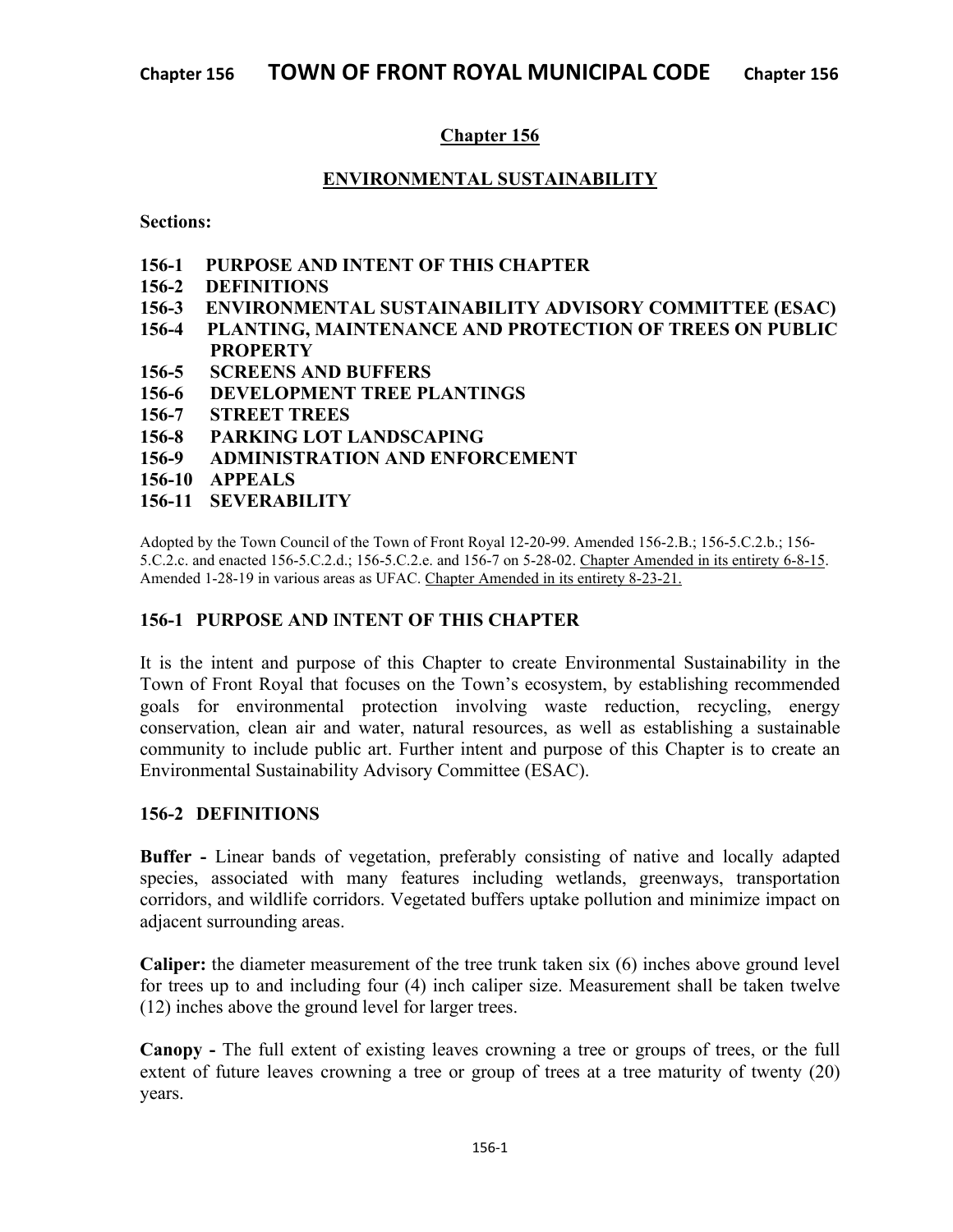**Certified Arborist -** A tree professional certified by the International Society of Arboriculture. Certified Arborists have achieved a level of knowledge in the art and science of tree care through at least three years of experience and have passed a comprehensive examination to provide proper tree care.

**Cutting -** The felling or removal of a tree, or any procedure which leads to the death or substantial destruction of a tree. Cutting does not include normal pruning within the bounds of accepted arboricultural practice.

**DBH -** diameter of tree trunk at breast height; measured at 4.5 feet above the ground.

**Dripline** - An imaginary perpendicular line that extends downward from the outermost branches of a tree to the ground.

**Hazard -** A tree with structural defects likely to cause failure of all or part of the tree, which could strike a "target." A target can be a vehicle, building, or a place where people gather such as a park bench, picnic table, street, or backyard. (per Department of Agriculture's Urban Tree Risk Management: A Community Guide to Program Design.)

**Heritage Tree -** Any tree that because of its historical association (associated with a notable local or regional historical event, person, or landscape) is of special importance to the Town. Such a tree, on either public or private property, will be nominated and adopted by the Town for significant designation. The significant designation of a heritage tree is transferable through the property deed and will extend to any new owner.

**Invasive, Nonnative Vegetation -** Any plant not indigenous to the Commonwealth of Virginia, which exhibits, or has the potential to exhibit, uncontrolled growth and invasion or alteration of the natural qualities and functions of any native habitat.

**Memorial Tree -** A tree donated to commemorate a person or event is of special importance to the Town as a living tribute. Such a tree, on either public or private property, will be nominated and adopted by the Town for significant designation. The significant designation of a memorial tree is transferable through the property deed and will extend to any new owner.

**Public Property -** Property that is owned or maintained by the Town of Front Royal.

**Private Tree -** Any tree not located on property owned or controlled by the Town. For the purposes of this ordinance, a private tree is subject to this ordinance if it is either (1) designated as a Memorial, Heritage, or Specimen tree; or (2) is on property proposed for land disturbance after adoption of this ordinance and is subject to site landscape plan and conformance with the Town canopy plan guidelines; or (3) is a Hazard tree.

**Protective Root Zone -** The entire surface and subsurface soil area encompassed by radius for protected trees (per Landscape Preservation and Planting Guide) typically the distance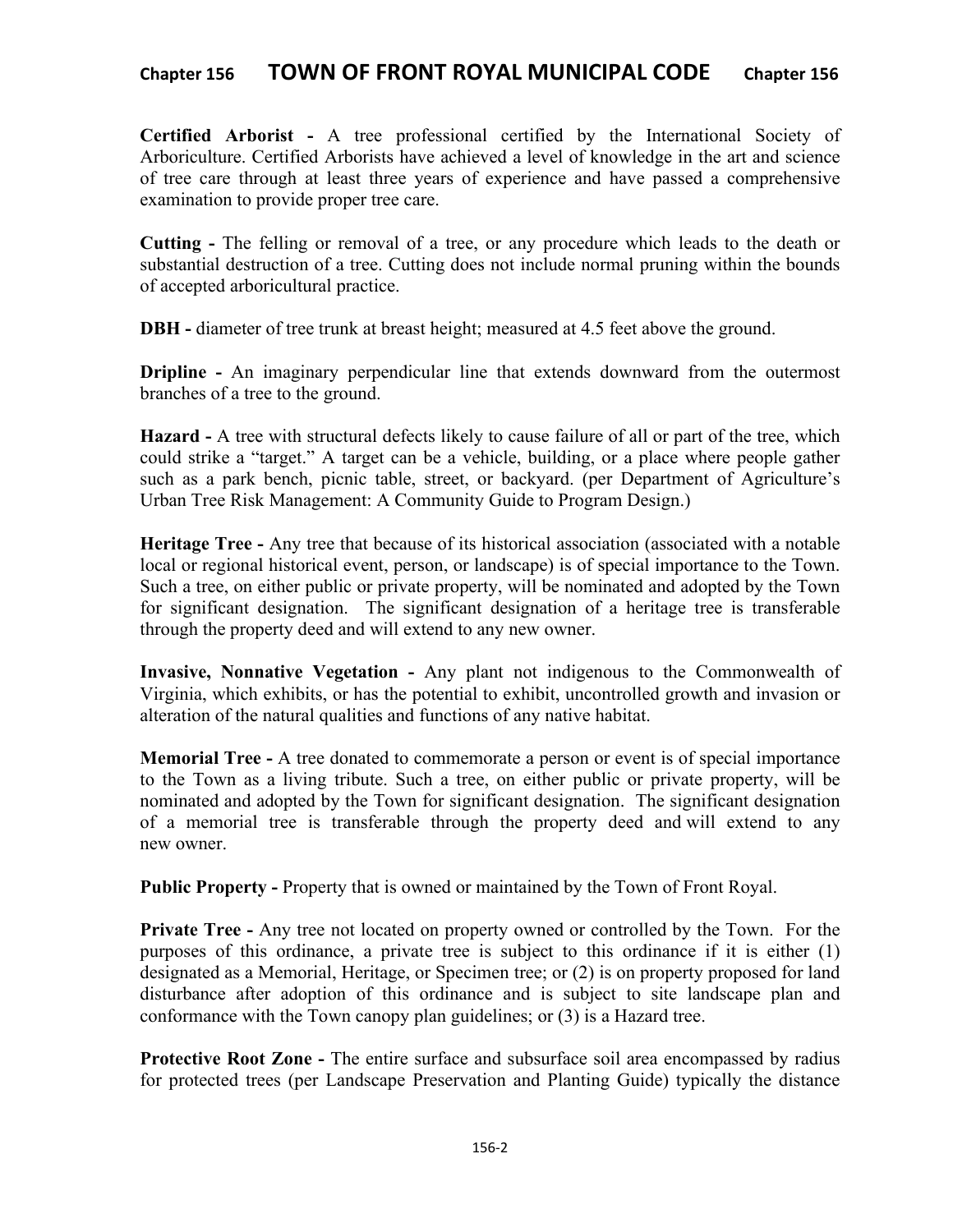around tree trunk equal to the drip line of the tree; also generally referred to as tree preservation target or critical root zone.

**Public Trees -** Trees on land owned and or managed by the Town of Front Royal.

**Specimen Tree -** Individual trees which are healthy with a diameter at breast height of twenty-four (24) inches or greater, or which otherwise are noteworthy because of species, age, size, location, aesthetics, or any other exceptional quality, such as, uniqueness, rarity, ecological value, or status as a landmark or species specimen. Such a tree, on either public or private property, will be nominated and adopted by the Town for significant designation. The significant designation of a specimen tree is transferable through the property deed and will extend to any new owner.

**Topping -** Topping involves cutting limbs back to stubs or lateral branches not large enough to assume dominance. A lateral branch that is acceptable is generally greater than one third (1/3) the size of the branch that is being removed. This includes pruning that leads to the disfigurement of the normal shape of the tree. Topping is the indiscriminate cutting of tree branches to stubs or lateral branches that are not large enough to assume the terminal role.

**Tree -** Any self-supporting woody plant, growing upon the earth with one trunk, or a multistemmed trunk system with a definitely formed crown, or other woody plant material exceeding five (5) feet in height.

**Tree Bank -** Funds for tree replacement paid into account managed by the Director for Public Works or designee for the purposes of future tree replacement or restoration in-lieu of tree planting.

**Tree Canopy -** Also referred to as "tree cover", or "tree canopy coverage", an area of land covered by plant material exceeding five feet in height, and the extent of planted tree canopy at ten  $(10)$  or twenty  $(20)$  years maturity. Planted canopy at ten  $(10)$  or twenty  $(20)$  years maturity shall be based on published reference texts generally accepted by landscape architects, nurserymen, and arborists in the community, and the texts shall be specified in the ordinance.

**Tree Canopy Plan –** The ESAC shall prepare a Tree Canopy Plan in coordination with the Director of Planning or designee of the Town which designates preferred sites as priority areas for tree plantings when off-site tree replacement planting is utilized.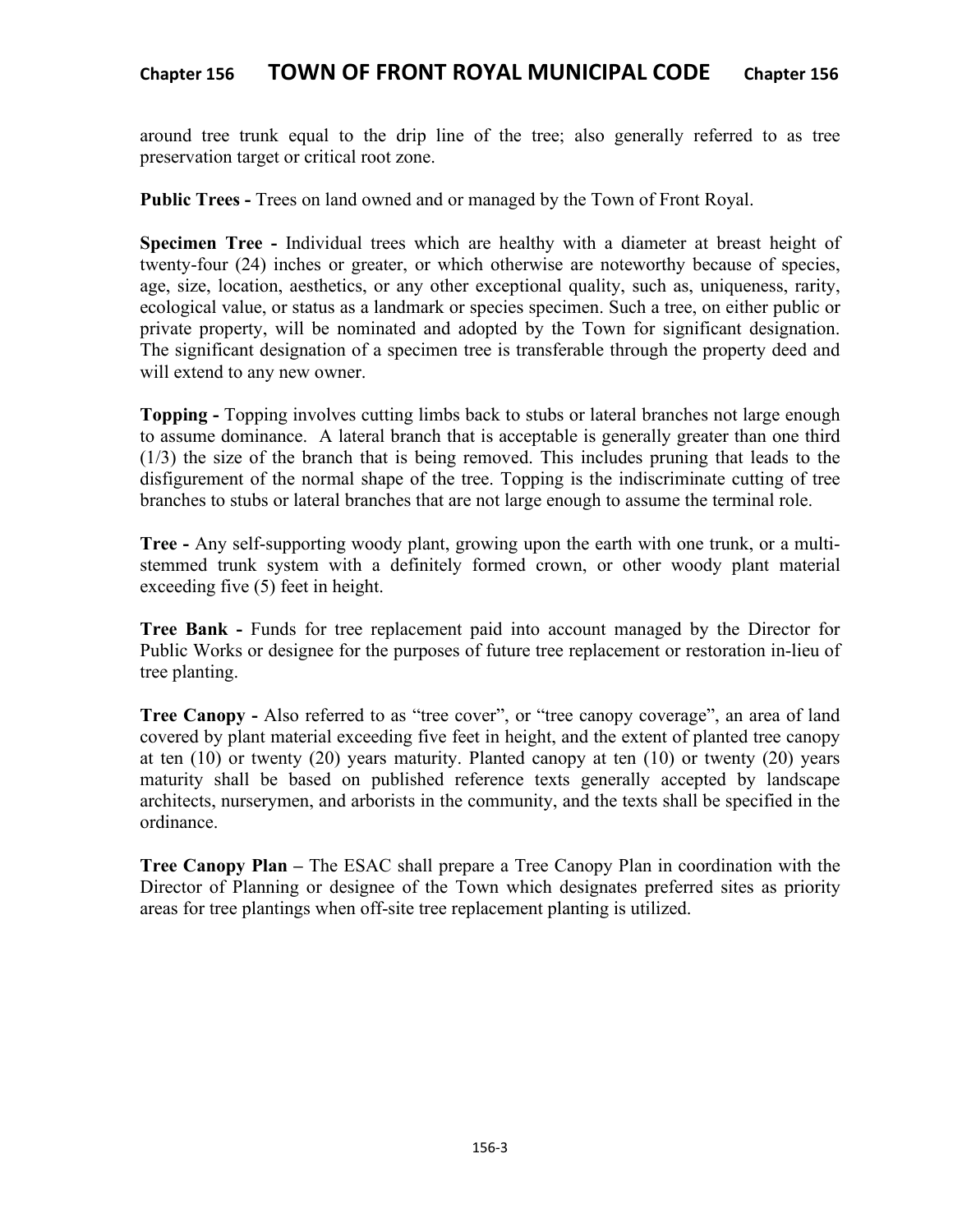|                | TREE CANOPY CALCULATION WORKSHEET                                                                                 |                                                        |                 |                                                                                                                                                  |  |                                                                                                            |                |  |  |  |
|----------------|-------------------------------------------------------------------------------------------------------------------|--------------------------------------------------------|-----------------|--------------------------------------------------------------------------------------------------------------------------------------------------|--|------------------------------------------------------------------------------------------------------------|----------------|--|--|--|
|                |                                                                                                                   |                                                        |                 | Tree Canopy Calculation Worksheet Town of Front Royal                                                                                            |  |                                                                                                            |                |  |  |  |
|                | Please fill in only the green shaded cells below                                                                  |                                                        |                 |                                                                                                                                                  |  |                                                                                                            |                |  |  |  |
| A. Site Size   |                                                                                                                   |                                                        |                 |                                                                                                                                                  |  |                                                                                                            |                |  |  |  |
| A1             | Total Site Area in square feet                                                                                    |                                                        | Ft <sup>2</sup> |                                                                                                                                                  |  |                                                                                                            |                |  |  |  |
|                | Choose the % canopy cover required based on the requirements of Section 156-6.A. of the                           |                                                        |                 |                                                                                                                                                  |  |                                                                                                            |                |  |  |  |
|                | Town Code.                                                                                                        |                                                        |                 |                                                                                                                                                  |  |                                                                                                            |                |  |  |  |
| A <sub>2</sub> | 10%                                                                                                               | 15%                                                    | 20%             |                                                                                                                                                  |  | %                                                                                                          |                |  |  |  |
|                |                                                                                                                   |                                                        |                 |                                                                                                                                                  |  |                                                                                                            |                |  |  |  |
| A3             | Ft <sup>2</sup><br>Multiply line A2 % times A1                                                                    |                                                        |                 |                                                                                                                                                  |  |                                                                                                            |                |  |  |  |
|                |                                                                                                                   | To calculate Required Canopy Cover for Site in Sq Feet |                 | 0                                                                                                                                                |  |                                                                                                            |                |  |  |  |
| в.             | <b>Tree Preservation (provides 1.5 credit)</b>                                                                    |                                                        |                 |                                                                                                                                                  |  |                                                                                                            |                |  |  |  |
| <b>B1</b>      | Existing Tree Canopy Cover (Insert Square feet here<br>Ft <sup>2</sup>                                            |                                                        |                 |                                                                                                                                                  |  |                                                                                                            |                |  |  |  |
|                | calculated from Town Planning Dept or calculate sum of driplines)                                                 |                                                        |                 |                                                                                                                                                  |  |                                                                                                            |                |  |  |  |
|                |                                                                                                                   |                                                        |                 |                                                                                                                                                  |  |                                                                                                            |                |  |  |  |
|                |                                                                                                                   |                                                        |                 |                                                                                                                                                  |  |                                                                                                            |                |  |  |  |
| B2             |                                                                                                                   |                                                        |                 | Tree Canopy to be preserved of the overall site (Insert Sq Feet here<br>calculated by Town Planning Dept or sum of driplines of preserved trees) |  | Ft <sup>2</sup>                                                                                            |                |  |  |  |
|                |                                                                                                                   |                                                        |                 |                                                                                                                                                  |  |                                                                                                            |                |  |  |  |
|                |                                                                                                                   |                                                        |                 |                                                                                                                                                  |  |                                                                                                            |                |  |  |  |
| B3             | Canopy Preservation Credit (Multiply B2 x 1.5)                                                                    |                                                        |                 |                                                                                                                                                  |  | Ft <sup>2</sup>                                                                                            | $\overline{0}$ |  |  |  |
|                |                                                                                                                   |                                                        |                 |                                                                                                                                                  |  |                                                                                                            |                |  |  |  |
| Β4             |                                                                                                                   |                                                        |                 | Canopy Remaining to meet Requirements (Subtract A3 - B3)                                                                                         |  | Ft <sup>2</sup>                                                                                            | $\overline{0}$ |  |  |  |
|                |                                                                                                                   |                                                        |                 |                                                                                                                                                  |  |                                                                                                            |                |  |  |  |
| B5             | If a negative number appears in B4; canopy requirements have been met.                                            |                                                        |                 | Have been met.                                                                                                                                   |  |                                                                                                            |                |  |  |  |
|                | Otherwise, please go to Section C or D                                                                            |                                                        |                 |                                                                                                                                                  |  | Have NOT been met.                                                                                         |                |  |  |  |
|                |                                                                                                                   |                                                        |                 |                                                                                                                                                  |  |                                                                                                            |                |  |  |  |
|                | <b>C. New Tree Plantings</b>                                                                                      |                                                        |                 |                                                                                                                                                  |  |                                                                                                            |                |  |  |  |
| C1             |                                                                                                                   |                                                        |                 | Canopy (sq ft) remaining to meet requirements (B4)                                                                                               |  | Ft <sup>2</sup>                                                                                            | $\overline{0}$ |  |  |  |
|                | Refer to Front Royal Tree Cover Guide for species list and 10 year projected canopy to fulfill necessary coverage |                                                        |                 |                                                                                                                                                  |  |                                                                                                            |                |  |  |  |
|                | on line C1                                                                                                        |                                                        |                 |                                                                                                                                                  |  |                                                                                                            |                |  |  |  |
| C <sub>2</sub> |                                                                                                                   |                                                        |                 | Projected canopy coverage (sq ft) from plantings (Insert Sq Feet)                                                                                |  | Ft <sup>2</sup>                                                                                            |                |  |  |  |
|                |                                                                                                                   |                                                        |                 |                                                                                                                                                  |  |                                                                                                            |                |  |  |  |
| C <sub>3</sub> | Canopy remaining to meet requirements (C1 - C2)                                                                   |                                                        |                 |                                                                                                                                                  |  | Ft <sup>2</sup>                                                                                            | $\bf{0}$       |  |  |  |
|                |                                                                                                                   |                                                        |                 |                                                                                                                                                  |  |                                                                                                            |                |  |  |  |
| C4             |                                                                                                                   |                                                        |                 | If C3 is a negative number, canopy requirements have been met.                                                                                   |  | Have been met.                                                                                             |                |  |  |  |
|                | Otherwise, please go to Section D                                                                                 |                                                        |                 |                                                                                                                                                  |  |                                                                                                            |                |  |  |  |
| D. Exception   |                                                                                                                   |                                                        |                 |                                                                                                                                                  |  | Have NOT been met.                                                                                         |                |  |  |  |
|                |                                                                                                                   |                                                        |                 |                                                                                                                                                  |  | Has A3 been met? (Preferably through preservation &/or new plantings.) If not calculate amount owed below: |                |  |  |  |
|                |                                                                                                                   |                                                        |                 |                                                                                                                                                  |  |                                                                                                            |                |  |  |  |
| D1             |                                                                                                                   |                                                        |                 | Square feet requirements still remaining to meet A3                                                                                              |  | Ft <sup>2</sup>                                                                                            | $\overline{0}$ |  |  |  |
| D <sub>2</sub> | Amount for Tree Fund (D1 x \$3.00)                                                                                |                                                        |                 |                                                                                                                                                  |  | \$                                                                                                         | $\frac{1}{2}$  |  |  |  |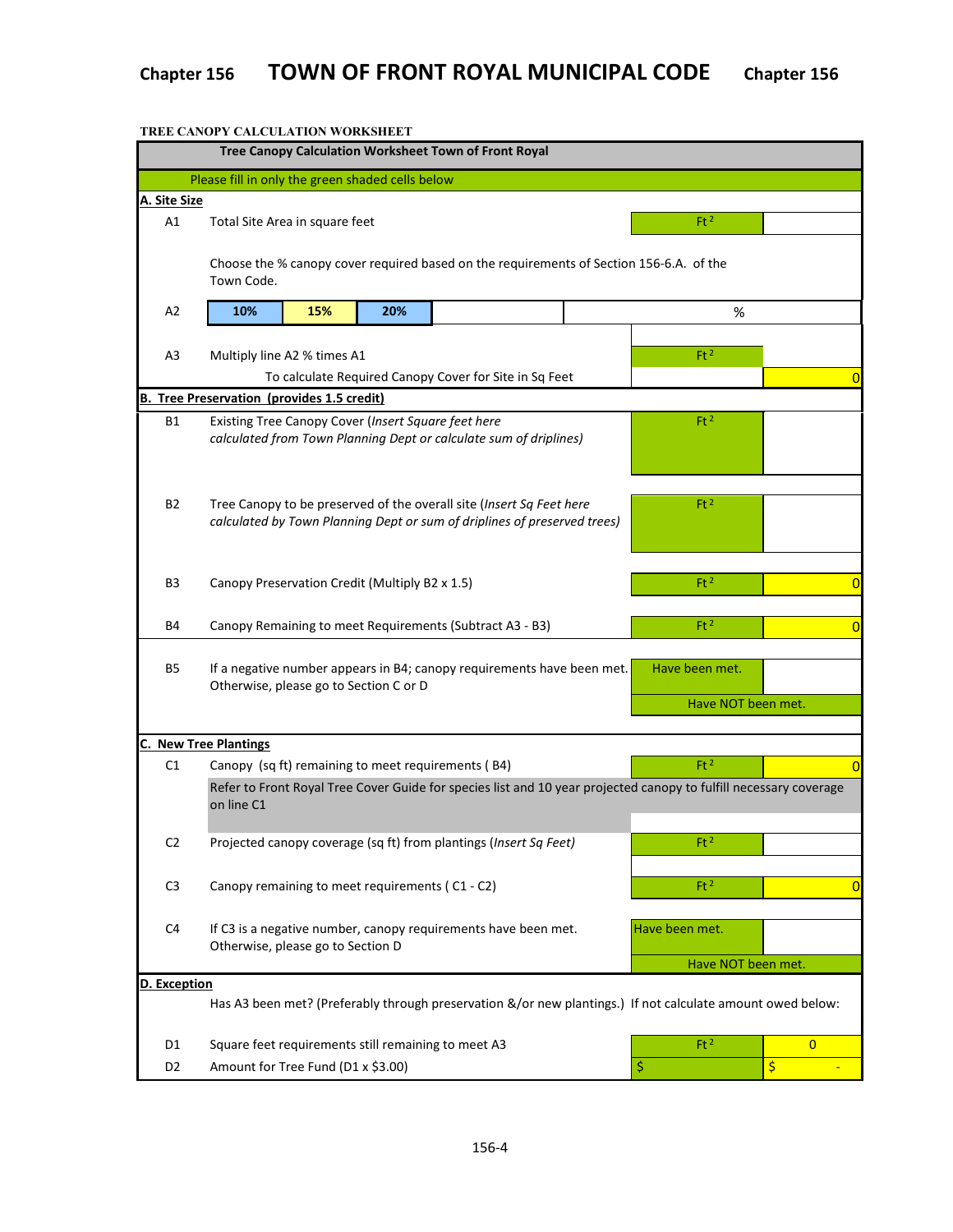# **156-3 ENVIRONMENTAL SUSTAINABILITY ADVISORY COMMITTEE (ESAC)**

The vision of the ESAC shall include recommendations on:

- Preservation, enhancement, management and protection of Front Royal's environment and natural resources.
- Education, outreach, communications, and public awareness on the care of the Town's environmental assets.
- Proposed amendments and variations to environmental and natural resources-related policies, regulations, ordinances, and plans.
- Updates to the Town's Comprehensive Land-use Plan regarding sustainability and urban forestry planning.
- Continue a sustainable community to include public art
- Maintaining recognition as a Tree City USA Town.
- Coordinating with community organizations and volunteer groups to work on environmental projects.
- Planning the annual Arbor Day ceremony.
- Supporting and coordinating with farmers markets and small retailers that specialize in farm to table and healthy food choices.

The ESAC shall further promote the following:

- 1. The preservation and planting of trees in the development process to create a specified tree canopy cover pursuant to the authority granted in Section 15.2-961 of the Code of Virginia, 1950, as amended and set forth herein.
- 2. The planting, maintenance, and preservation of desirable trees to increase the tree canopy cover in the Town of Front Royal. A goal of this Chapter is to increase tree canopy cover from 41% (2008) to 46% by 2030.
- 3. The protection of residents living in the community and visitors from personal injury and property damage, and the protection of the Town from property damage, caused or threatened by the improper planting, maintenance, or removal of trees located on public property and private property proposed for land disturbance after adoption of this ordinance.
- 4. The reduction of erosion, sedimentation, stormwater run-off, and associated costs.
- 5. The protection and enhancement of property values, unique or significant landscapes, and aesthetic qualities in the Town for the enhancement of the overall environment and the quality of life.
- 6. The economic benefits of reduced energy use and wind resistance, which results from strategically planted trees shading homes, schools and businesses.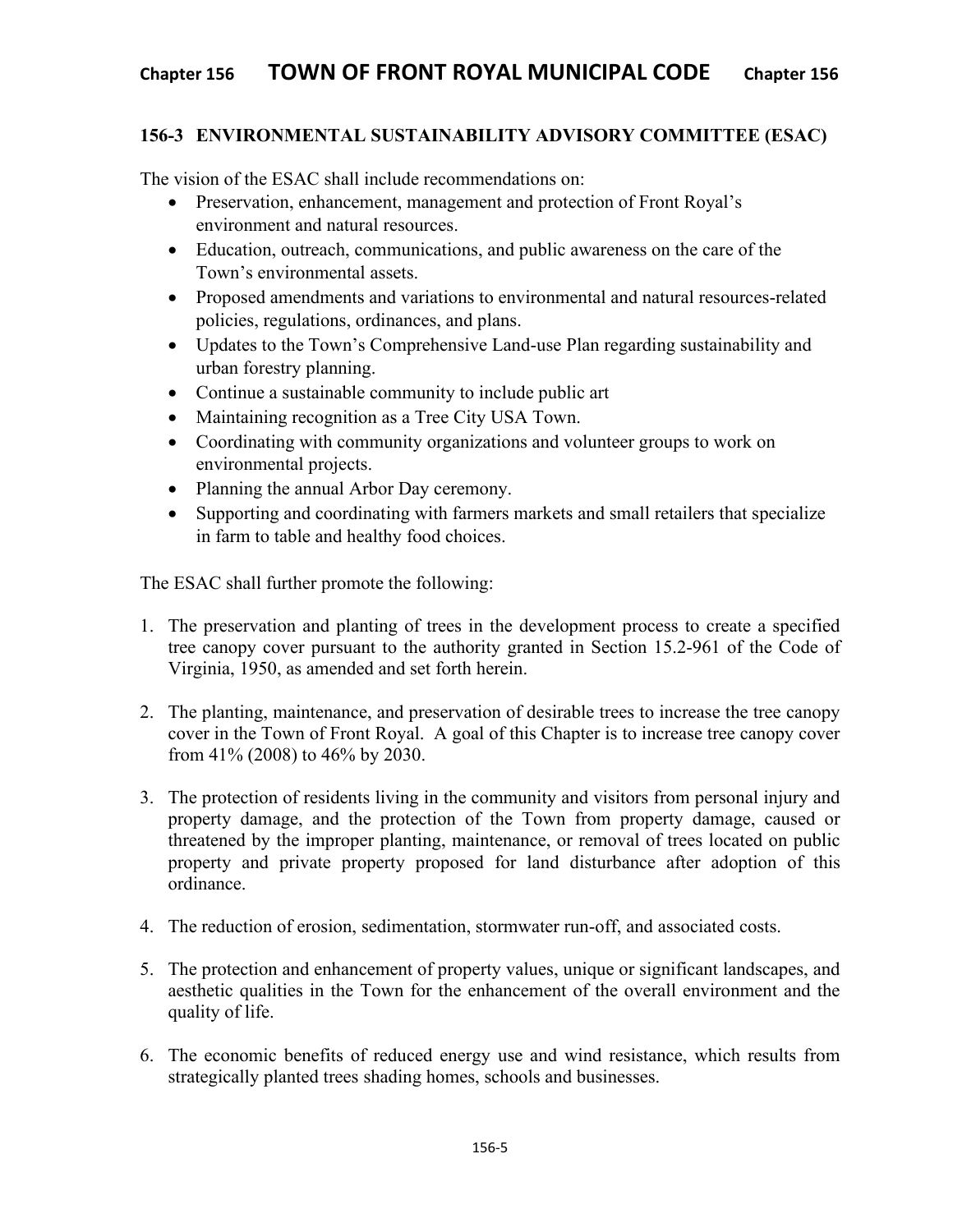- 7. The environmental and social benefits related to the ability of trees and other vegetation to mitigate sound and light pollution and reduce sunlight and heat loss.
- 8. Assistance in improving air quality through the use of trees which filter the air by removing dust and other particulates. Trees also absorb carbon dioxide from the air and other air pollutants, such as ozone, carbon monoxide, and sulfur dioxide, and provide oxygen.
- 9. Filtering of water, reducing nutrients, stabilizing, and recharging the groundwater, slowing velocity of overland sheet flow, and up taking floodwaters through root systems.
- 10. The improvement of traffic safety by controlling sightlines and calming traffic.
- 11. The provision of areas for wildlife habitat.
- A. An Environmental Sustainability Advisory Committee (ESAC) shall be established to

Perform the following duties:

- 1. Develop and monitor a Tree Canopy Cover Plan.
- 2. Provide advisory recommendations on matters related to the preservation, enhancement, management and protection of the Town's environment and natural resources through education, outreach, and communications.
- 3. Provide advisory recommendations regarding proposed amendments and variations to environmental and natural resources-related policies, regulations, ordinances, and plans.
- 4. Provide advisory recommendations pertaining to the Town's Comprehensive Land-Use Plan for the elements regarding an Environmental Sustainability Plan.
- 5. Support the efforts of other groups interested in environmental sustainability in Front Royal, including but not limited to Master Gardeners, Beautification of Front Royal Committee, and the Front Royal / Warren County Tree Stewards.
- 6. Provide expert advice as needed, to the Town Manager or designee, Town Council, Town Staff and other Boards or Commissions of the Town.
- 7. Provide guidance regarding appropriate tree species for specific landscaping projects, including education regarding non-native invasive vegetation.
- 8. Upon request, review plantings, maintenance, and removal of trees and other vegetation on Town-owned public property, landscaping easements and rights-ofway.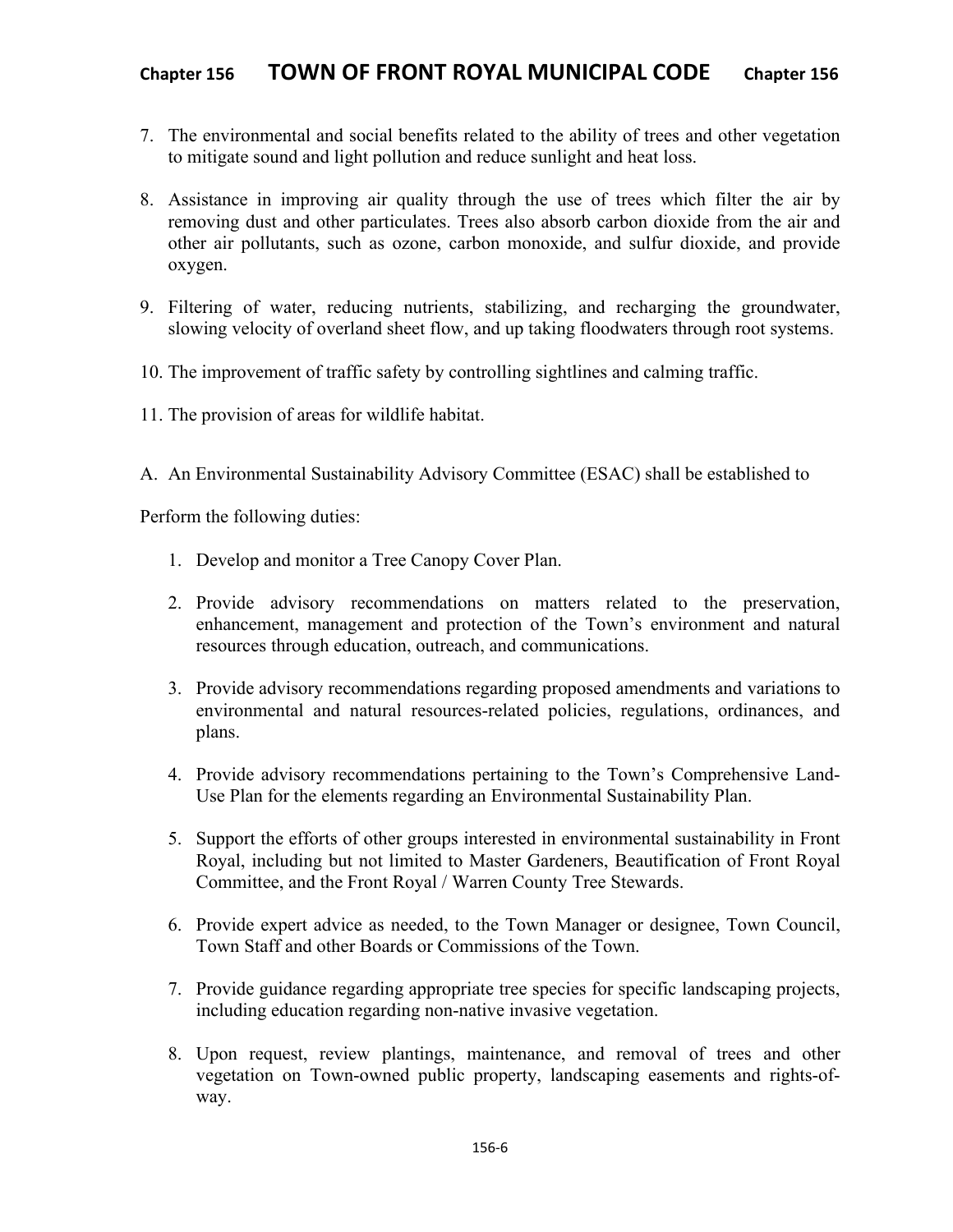- 9. Upon request, review and make recommendations to the Director of Planning regarding landscape plans related to subdivisions and/or developments. Except where authorized by the applicant, any subdivision or development application may not be delayed or denied solely because of a delay or lack or review by ESAC.
- B. Establishment of the Environmental Sustainability Advisory Committee (ESAC)
	- 1. Composition & Appointment.

Town Council shall appoint five (5) volunteer committee members to ESAC who are committed to environmental protection programs and working to strengthen the sustainability of the Town's ecosystem. Committee members shall include one (1) Town employee who shall be the chairman, one (1) high school senior, and three (3) at-large residents. The three (3) at-large residents shall be appointed by Town Council. Each member shall be a resident of the Town of Front Royal or Warren County when appointed or selected. Residents of Warren County must own a business within the corporate limits of the Town of Front Royal. When a member ceases to be a resident of the Town, or if a resident of Warren County ceases to be owner of a business within the corporate limits of the Town or ceases to be a resident of Warren County, that member shall become immediately vacant, and a new member shall be appointed or selected for the remainder of the term. The ESAC shall be made up of no fewer than five (5) members.

2. Qualifications.

The ESAC shall be made up of citizens with skills and an expressed interest in at least one of the following areas:

- a. Urban Forestry
- b. Landscaping
- c. Arboriculture
- d. Engineering or related field
- e. Study of Interest
- f. Water Resources
- g. Natural Resources
- h. Solid Waste
- i. Sustainability
- j. Energy Conservation
- k. Artist
- 3. Terms of Office.
	- a. The three (3) members of the ESAC shall be appointed initially for the following terms: one member for two (2) years, one member for three (3) years and one member for four (4) years. Subsequent appointments shall be for terms of four (4) years, except appointments to fill vacancies, which shall be for the unexpired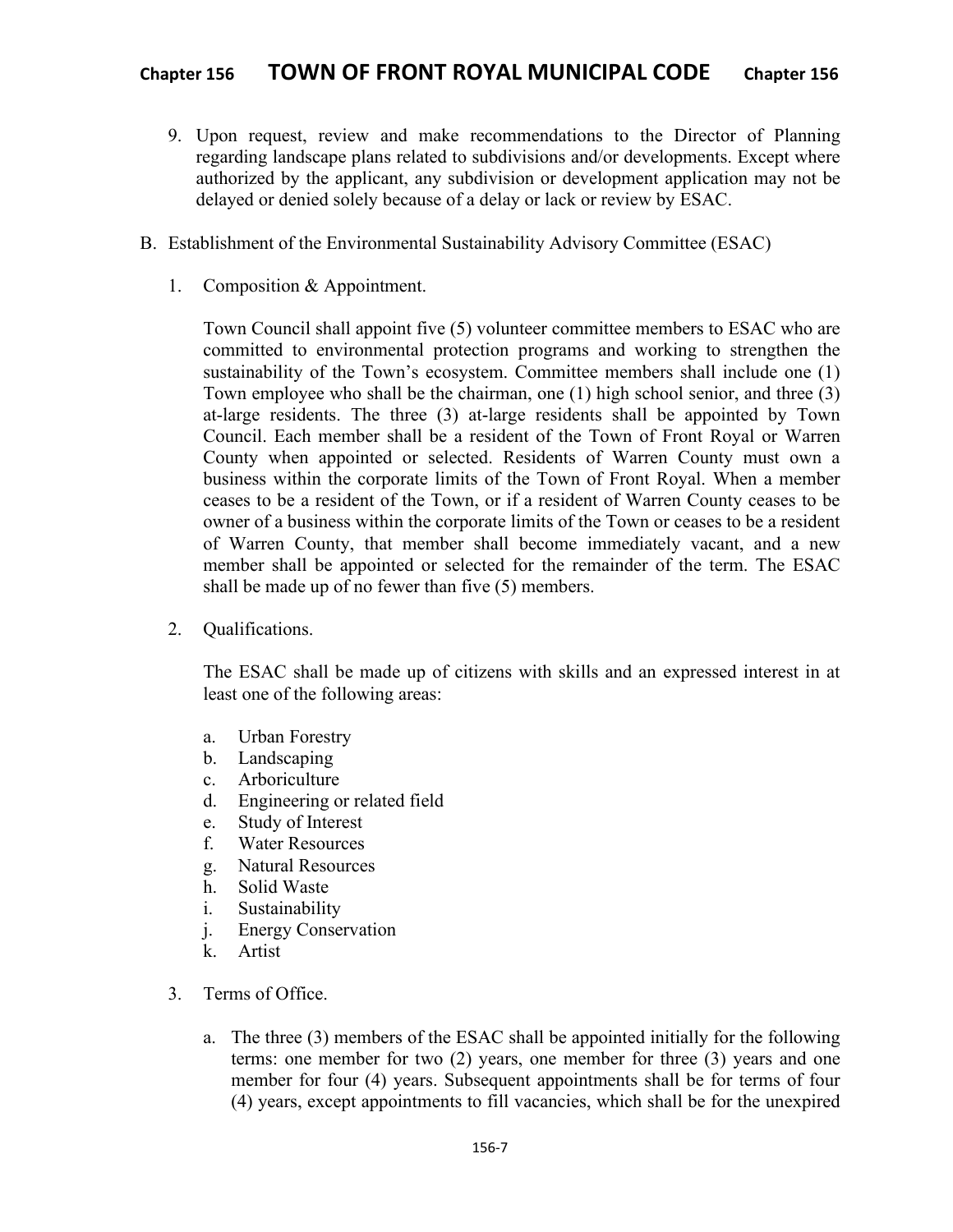terms. The Town employee member and high school senior shall be selected by the Town Manager or designee and serve terms as deemed by the Town Manager or designee.

- b. Members may be re-appointed to serve consecutive terms as determined appropriate by the Town Council.
- 4. Agenda, Minutes and Rules.
	- a. The Committee shall adopt such rules and regulations as it may consider necessary.
	- b. The Committee shall prepare meeting agendas in advance of meetings and make available to the public prior to the start of the meeting. The Committee shall keep minutes of its proceedings, showing the vote of each member upon each question or, if absent or failing to vote, indicating such fact. It shall keep records of its examinations and other such official actions, all of which shall be immediately filed in the office of the Committee and shall be a public record.
	- c. All meetings of the Committee shall be open to the public.
	- d. A quorum shall be at least three (3) members.
	- e. The Commission shall hold one regular meeting every third month or as needed.
- C. Authority for the ESAC to Receive Donations and Apply for Grants.
	- 1. All persons interested in an Environmental Sustainability Community in the Town are invited to make gifts, devises, and bequests to the Town to be used for that purpose. All donations of money shall be made through the Department of Finance, and it is hereby authorized and directed to receive such donations. All such monies shall be used only for the purpose of creating an Environmentally Sustainable Community in the Town. Expenditures from of these donations shall be made by the Town Manager or designee as authorized, from time to time, by the Town Council.
	- 2. The ESAC may, with the consent of the Town Council, apply for federal, state, or private grants or funding, and/or assistance, and to aid in the performance of their duties.
- D. Sharing of Information and Services.

Upon request of the ESAC with approval by the Town Manager or designee, the departments, boards, commissions, offices, and agencies of the Town government shall furnish to the Committee such available information and render such service as may be needed in the performance of their duties.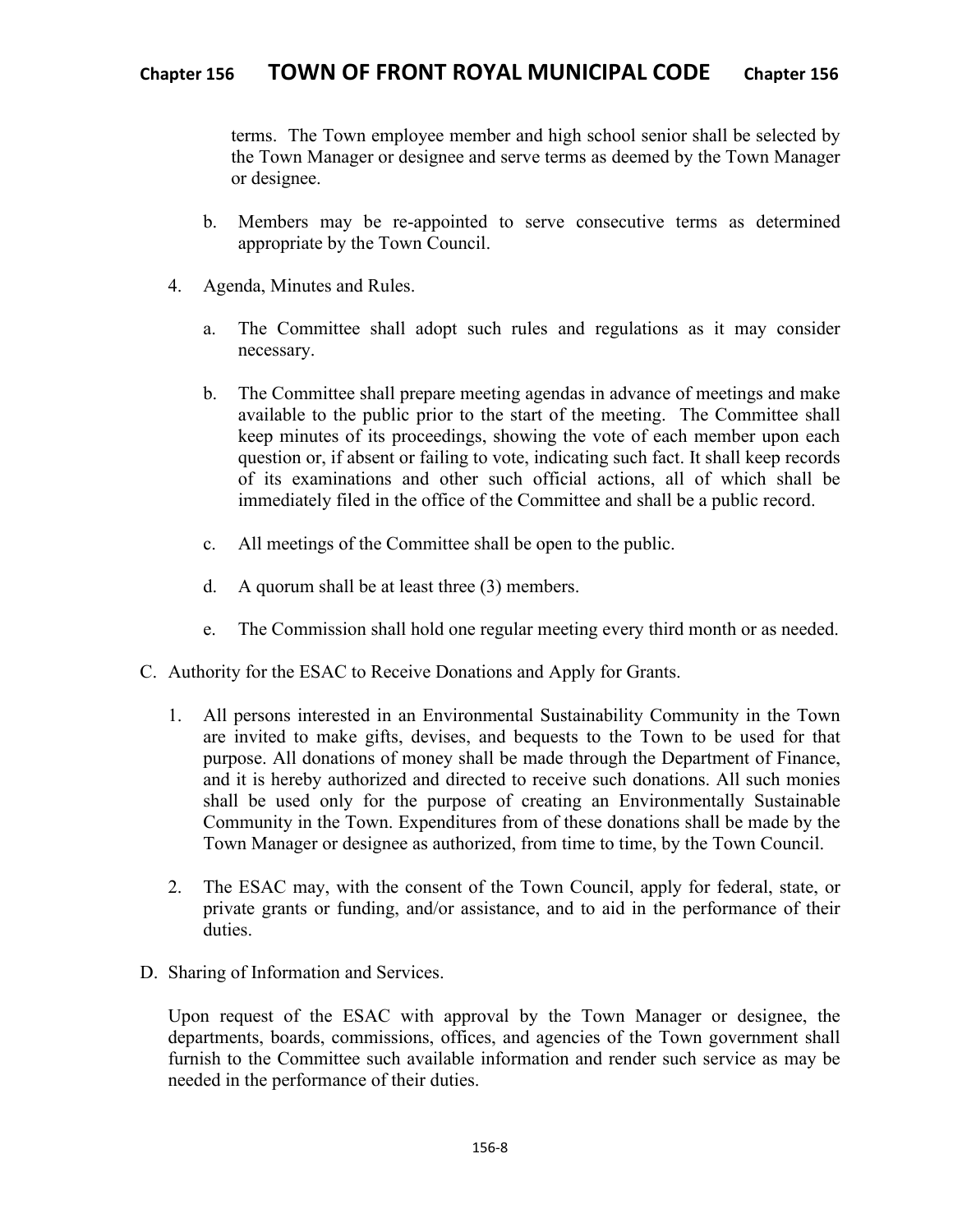E. Designation of Heritage, Memorial or Specimen Trees.

Designation of a Heritage, Memorial, or Street tree(s) are afforded recognition and protection by this ordinance. These trees, on either public or private property, have been recommended by the ESAC for significant status designation. The process for designation includes submittal of a nomination application form to the Director of Planning documenting the subject tree's significance in age, size, location, aesthetics, historical association, species, and any other characteristic that justifies its uniqueness. The nomination is then forwarded to the ESAC for review, unless otherwise submitted by the ESAC. If the tree is recommended for designation by the ESAC, the Town Manager or designee shall present the nomination to Town Council for consideration of significant designation status. Trees designated as heritage, memorial, or specimen trees have a significant designation status transferable with change in property ownership. In addition, such trees are afforded protection status by the Town and are discouraged from removal.

# **156-4 PLANTING, MAINTENANCE AND PROTECTION OF TREES ON PUBLIC PROPERTY**

- A. Planting.
	- 1. Any tree planted on public property shall be of an approved species as outlined in "The Preferred Species List" adopted by the ESAC, as found within the "Landscape Preservation and Planting Guide."
	- 2. Any tree not on the preferred species list shall not be planted on public property without the Town's Arborist or Director of Public Works or their designee approval.
	- 3. Any tree shall be properly planted according to the standards and guidelines, as stipulated in the most current version of the "American Standard for Nursery Stock."
- B. Maintenance.
	- 1. All outside contractors hired for pruning and/or maintenance of Town-owned trees shall meet the following minimum requirements:
		- a. Have current Town Business License.
		- b. Provide proof of liability and Workmen's Compensation Insurance.
		- c. Have employed at least one certified arborist to generally oversee all work.
	- 2. All Town-owned trees shall be maintained in accordance with the most recent version of the "American National Standards Institute's ANSI A300 (Part 1): Tree, Shrub, and Other Woody Plant Maintenance – Standard Practices (Pruning)" and the "American National Standards Institute's ANSI Z-133.1: Safety Requirements." No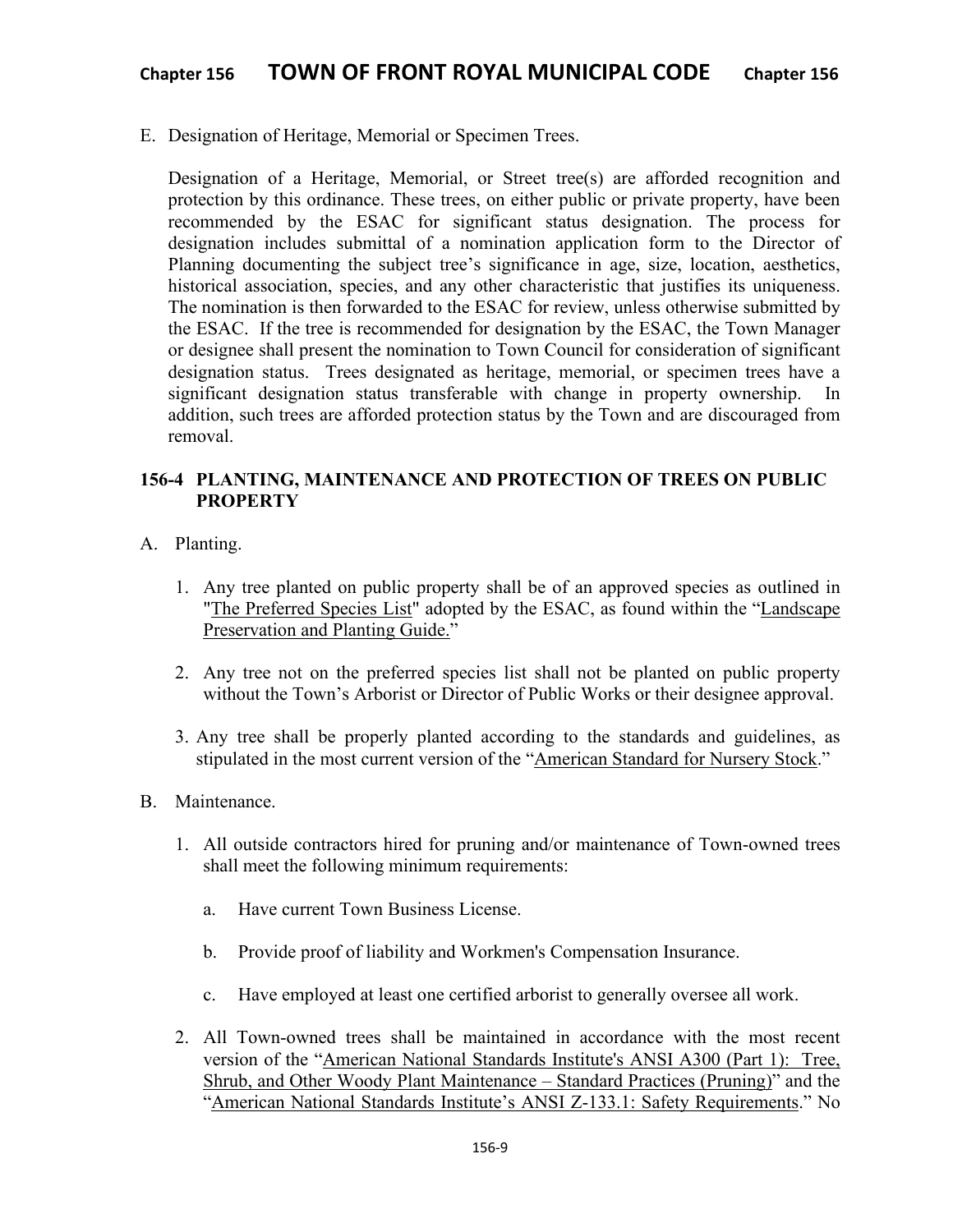town-owned tree shall be "topped" nor shall any climbing spurs be used when working on live trees.

- 3. All tree pruning around utility lines shall be performed in accordance with the guidelines in "American National Standards Institute's ANSI A300 (Part 1): Tree, Shrub, and Other Woody Plant Maintenance – Standard Practices (Pruning), "Best Management Practices Utility Pruning of Trees."
- 4. No private citizen shall cut, prune, or elevate any Town-owned tree in conflict with guidelines adopted by the ESAC, without prior approval by the Town Manager or designee after review and recommendation by the ESAC.
- 5. The Town of Front Royal should maintain elevation of Town-owned trees to a height of thirteen (13) feet over roadways and a height of eight (8) feet over public sidewalks where possible.
- 6. The Town is not required to cut and/or remove weeds, brush, plants, grass, or other vegetation growing in the public alleys, unimproved streets, and other unimproved rights-of-way except as provided in Section 170-2 of the Town Code. Any adjacent property owner, tenant, or citizen, at their own expense, may cut and/or remove any weeds, brush, plants, grass, or other vegetation, except trees in excess of three (3) inches (3") caliber measured twelve (12") from the ground, growing in the public alleys, unimproved streets and other unimproved rights-of-way and in the unimproved portion of the public right-of-way lying between any public property and private property lines.
- 7. If any tree growing in a public alley, unimproved street or other unimproved rightof-way is dead or growing in such a manner that the branches, limbs or other parts of the tree extend or protrude onto private property in a manner that constitutes a danger to citizens or property, the Town will cut and remove or prune such tree once it has been notified of the condition of the tree. It shall be the responsibility of the adjoining property owner or tenant to notify the Town when a tree is growing in such a manner that it needs to be cut and removed or pruned.
- C. Protection.
	- 1. Excavation or construction of any building or structure shall be kept outside of the protective root zone of a tree proposed to be saved on a site plan. Such tree shall be guarded with a highly visible protective fence with signage placed at least three (3) feet from the trunk of the tree, or the dripline, whichever is greater. Signage shall include language to the effect that all equipment, building material, dirt or other debris shall be kept outside the protected area.
	- 2. To the maximum extent possible, all Town Departments will coordinate with the ESAC during the planning phase of public improvements that might require the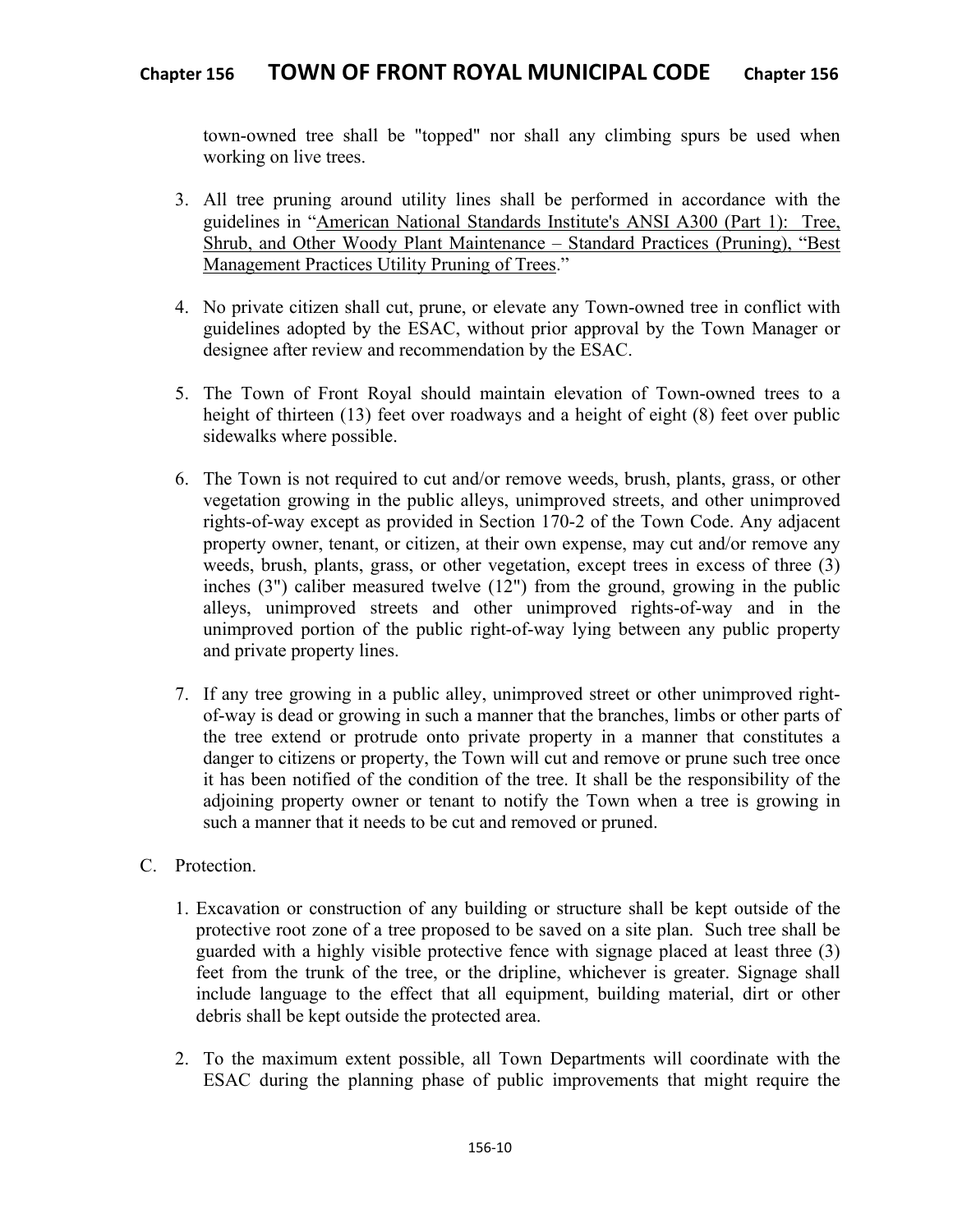removal of or cause injury to any street tree, or its root system, or interfere with the fulfillment of any adopted street tree plan.

- 3. When a tree is removed on an emergency basis, the Town's Arborist or Director of Public Works or designee will be notified so proper tree replacements can be made, where appropriate. After consideration of the tree species, tree size and location, Town's response should include recommendations as to whether removed trees are to be replaced, and if so, the type of replacement to be planted.
- 4. When advance coordination with the ESAC is not practicable due to unforeseen circumstances, the Town Departments should request the ESAC's recommendations on an expedited basis. In such instances, the ESAC will make every effort to respond within forty-eight (48) hours and will forward its recommendations to the Director of Public Works or designee.
- 5. Recommendation to the Town Manger or designee is need from ESAC to remove a tree ESAC establishes that the tree is a heritage specimen, or other tree of significant historic status.
- 6. Any existing plant material less than six (6) inches in diameter (dbh) or determined by the Town's Arborist or designee shall be exempt under the preservation requirements in this ordinance.
- 7. Except for normal household refuse collection activities, no person shall deposit, place, store or maintain, upon any public place of the Town, any stone, brick, sand, concrete or other materials that may impede the free passage of water, air and fertilizer to the roots within the dripline of any tree growing thereon, except by written approval by the Town Manager or designee after review and recommendation by the ESAC.
- 8. Whenever any tree is planted or set out in conflict with the provisions of this chapter, the ESAC may pursue removal of said tree and initiate effective remedies.
- 9. Unless specifically authorized by the Town Manager or designee, after review and recommendation by the ESAC, it shall be unlawful for any person to intentionally damage, cut, carve, transplant or remove any tree on public property, nor attach any rope, wire, nails, advertising posters or other contrivance to any public tree, nor allow any gaseous liquid or solid substance which is harmful to such trees to come in contact with them, nor set fire or permit any fire to burn when such fire or the heat thereof will injure any portion of any public tree. Any person found to violate the provisions of this section shall be responsible for the cost of repair, or removal and replacement, of any public tree so damaged. The owner of any vehicle that accidentally damages any tree on public property shall be responsible for the cost of repair, or removal, and replacement, of any public tree damaged.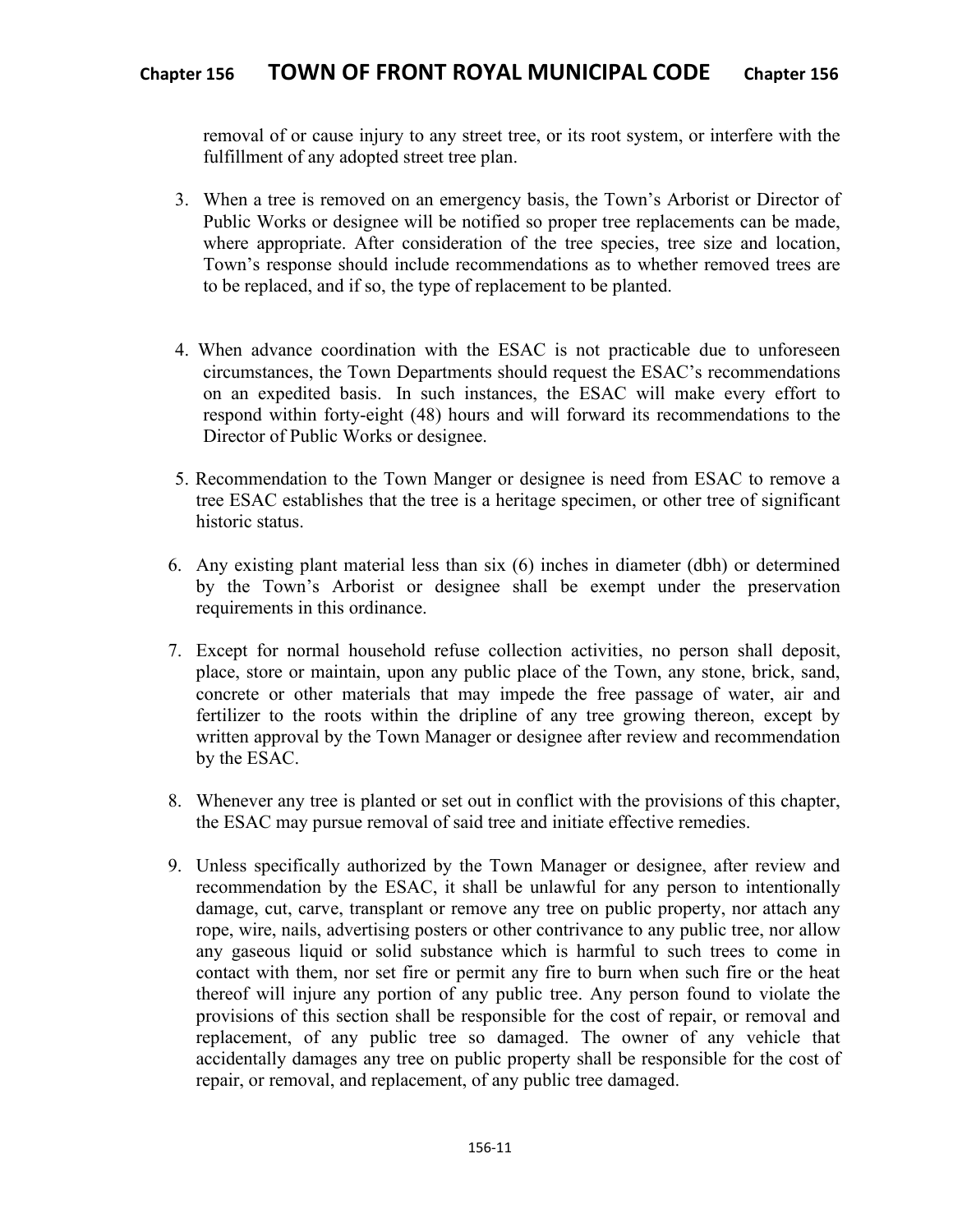#### **156-5 SCREENS AND BUFFERS**

- A. Vegetative Buffers.
	- 1. A vegetative buffer shall be provided on the rear of any double frontage lot and on any commercial or industrial development abutting a residential district. All required vegetative buffers shall consist of a minimum area, as shown in the following table:

| <b>Type</b>                                          | <b>Minimum Width (feet)</b> |
|------------------------------------------------------|-----------------------------|
| Rear yard abutting right-of-way 60 feet or wider     | 20 (3 Rows)                 |
| Rear yard abutting right-of-way less than 60 feet    | 15 (2 Rows)                 |
| Commercial/industrial uses abutting residential uses | 15 (2 Rows)                 |

- 2. Any required vegetative buffer shall be designed, planted, and maintained in accordance with a landscaping plan approved by the Director of Planning or designee, upon review and recommendation by the ESAC. The landscaping plan shall satisfy the following standards:
	- a. The vegetative buffer may be comprised of existing vegetation, provided that the majority of such existing vegetation consists of trees that are listed in the Town's Construction Standards & Specifications Manual and have at least two-inch (2") caliper. When complete, the vegetation and plantings shall provide a year-round screen visually opaque at five (5) feet above finished grade when viewed from fifteen (15) feet away, which satisfies the standards set out in this section.
	- b. The vegetative buffer may consist of a mixture of deciduous and evergreen trees or a planting of evergreen trees.
	- c. The vegetative buffer shall be subject to on-site inspection by the Department of Planning which, if necessary, may prescribe that additional planting be made in order to satisfy the standards set out herein.
	- d. The width of the vegetative buffer may be reduced by administrative waiver in an amount determined by the Director of Planning or designee, if a wall or fence is provided to supplement the planting to an equivalent degree, and/or if the size of the lot prevents a full-width buffer. In no case shall the requirement for vegetative material be totally waived.
- 3. All required vegetative buffers shall be located on a permanent landscaping easement and established so that perpetual maintenance is ensured. Where possible, the permanent landscaping easement should be located within open space and maintained by the homeowner's association. If the landscaping easement is established on private property, the easement shall ensure that the property owner is provided disclosure of their responsibilities for future maintenance, including the replacement of dead trees. Upon review and recommendation by the ESAC, the Director of Planning or designee may waive the requirement of perpetual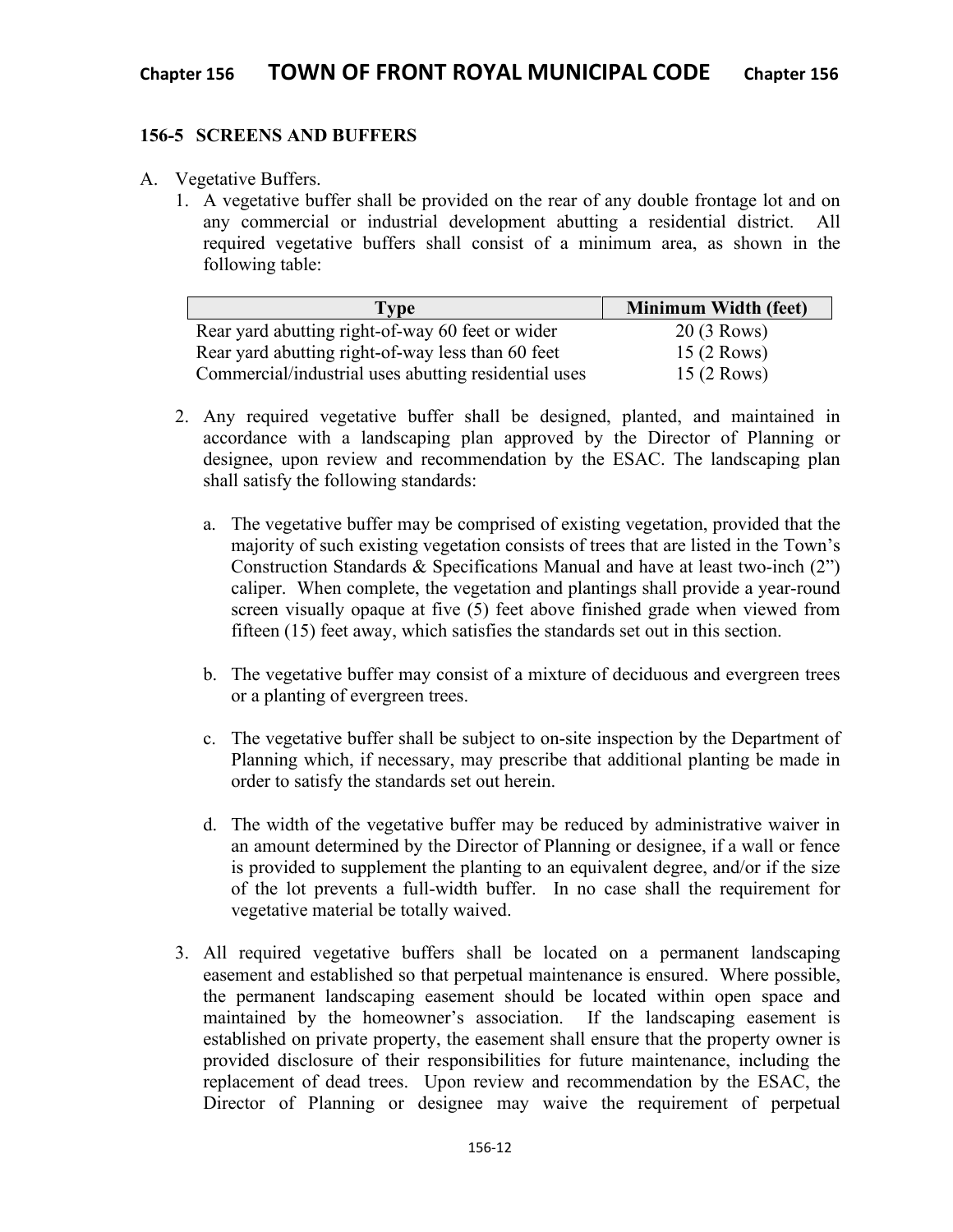maintenance when it is determined that such maintenance will create an unreasonable hardship on the property owner(s).

#### **156-6 DEVELOPMENT TREE PLANTINGS**

A. All major subdivisions and developments shall provide a minimum tree canopy cover for the gross area of the subdivision or development in accordance with the following table.

| <b>Type of Development</b>                                             | <b>Percent Tree Canopy*</b> |
|------------------------------------------------------------------------|-----------------------------|
| Business, Commercial, or Industrial Development                        |                             |
| Residential Development (>20 du per acre)                              | 10                          |
| Residential Development $(>10, \text{ but } < 20 \text{ du per acre})$ | L5                          |
| Residential Development $(< 10 \text{ du per acre})$                   | 20                          |

\*Notes: See Tree Canopy Calculation Worksheet. The acronym "du" means "dwelling unit."

- B. The minimum tree canopy cover may be achieved by new tree plantings or preservation of existing trees. Existing trees that are to be preserved may be approved to meet all or part of the tree cover requirements of this section according to subsection C below. New tree plantings may include the trees provided as part of required interior or perimeter parking lot landscaping, landscaped open space, vegetative screens and buffers, street trees or other trees that are planted on the site.
- C. The tree cover calculations for planted trees shall be based on the projected twenty-year tree cover area for each tree as shown in the adopted "Landscape Preservation and Planting Guide for the Town of Front Royal", or other generally accepted tree resource guide accepted by the ESAC. Calculation of credit for preservation of existing trees shall be as determined by the ESAC, based on the ESAC's "Tree Canopy Calculation Worksheet", and consideration of the following addition additional information.
	- 1. Location of existing trees on a subdivision plan or plat.
	- 2. Tree species.
	- 3. Identification of all observable diseases, wounds, decay, cavities, or organisms that may threaten the health of the tree.
	- 4. Tree truck diameter.
	- 5. Approximate tree height.
	- 6. Identification of any trees that have been designated as a heritage, memorial, or specimen tree.
	- 7. Any other noteworthy conditions.
- D. All major subdivision plans, or site plans for uses on property one (1) acre or greater, shall include the existing canopy cover.
- E. Tree cover requirements may be waived or modified by the Director to permit the reasonable development of farmland or other areas devoid of woody materials.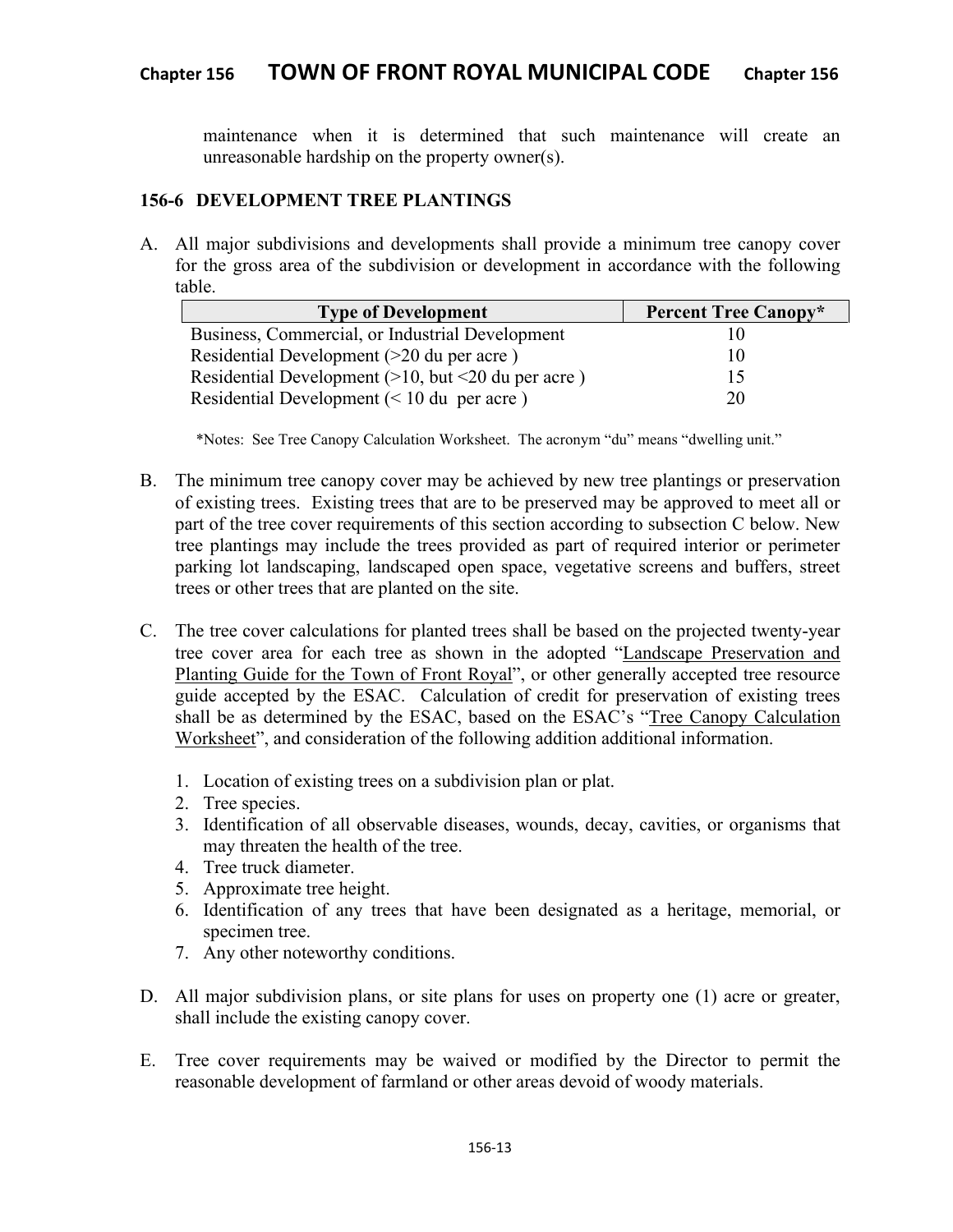- F. The following areas shall be exempt from the requirements of the Landscape Preservation and Planting Guide for the Town of Front Royal, as follows:
	- 1. Dedicated school sites.
	- 2. Playing fields and other non-wooded recreation areas.
	- 3. Floodplains and wetlands.
	- 4. Other areas where, in the opinion of the Director, the strict application of the requirements would result in unnecessary or unreasonable hardship to the developer.
- G. Tree cover and planting requirements shall be completed by the developer or subdivider prior to the issuance of any occupancy permit or business licenses. Exceptions may be made when weather conditions or other justifiable circumstances exist or occur that impede tree planting. In such cases, the subdivider or developer shall provide a performance bond with surety satisfactory to the Town for the installation of required planting in accordance with a completion schedule.
- H. For one (1) year from the date of acceptance, the subdivider or developer shall be required to replace any trees that do not survive, or that, in the opinion of the Town, are undesirable due to disease, malformation, infestation, damage, or are otherwise not expected to thrive under the existing conditions. The subdivider or developer shall execute a landscape maintenance agreement with the Town to ensure performance under this section.
- I. Tree Bank. When neither tree preservation nor on-site tree planting is feasible, a developer may submit a written request to the Director of Planning or designee to make payment in-lieu of all, or a portion of, the required landscaping. The written request shall include the rationale for not being able to meet the tree preservation or tree planting requirements. The ESAC shall advise the Director of Planning or designee of the in-lieu fee amount, which shall be based on the estimated cost of the landscaping that is required by code. If approved, the payment shall be placed within an escrow account, generally referred to as a "tree bank", that may be used by the Town to advance urban forestry goals, such as, but not limited to, increasing the Town's tree canopy coverage.

# **156-7 STREET TREES**

- A. According to the following standards, all subdivisions and developments shall provide for the planting of trees on both sides of new streets and along existing streets.
	- 1. Street trees shall be planted in accordance with a submitted landscape plan approved by the Town. Existing trees, undisturbed by the construction process, may be incorporated and credited as part of the landscape plan.
	- 2. The minimum quantity of required street trees shall be based on the amount of street frontage and estimated size of the proposed tree's canopy at maturity. The standards of the following table shall be used to calculate the minimum quantity of street trees.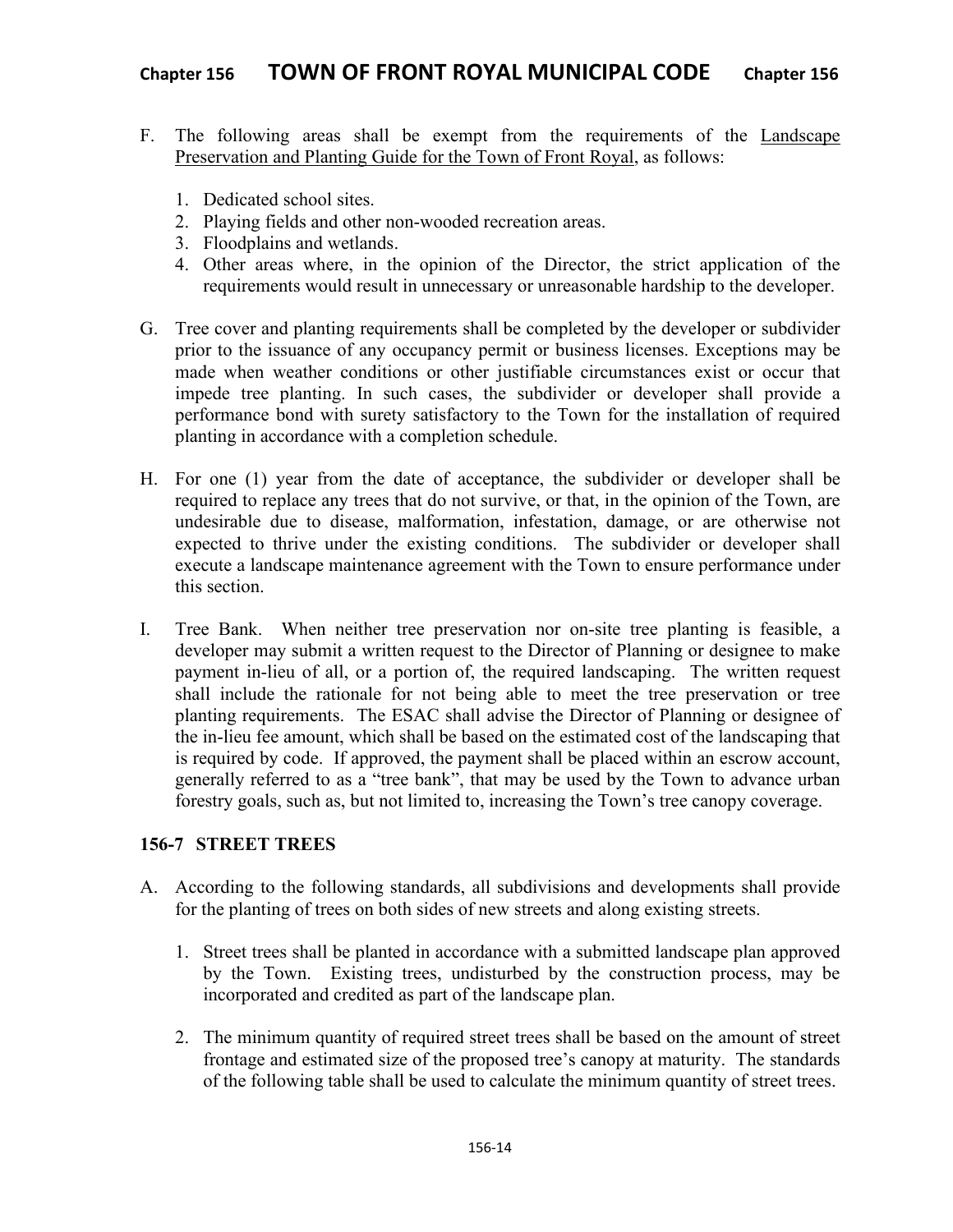| <b>Mature Tree Canopy Size (width)</b> | <b>Planting Interval*</b> |
|----------------------------------------|---------------------------|
| Large trees $(40^{\circ}$ plus)        | 1 per 50'                 |
| Medium trees: $(30'$ to $40')$         | 1 per 40'                 |
| Small trees: $(up to 30')$             | 1 per 30'                 |

\*Note: These standards are based only on one side of a street. Additional trees would be required for the opposite side of the street if also included within the development.

- 3. Street trees may either be spaced evenly, massed, or a combination of the two styles along the street.
- 4. The number of massed trees shall not be less than the number calculated for the street under the even spacing guidelines.
- 5. Street trees may be placed within the street right-of-way when the street is a collector or arterial street. Street trees along local streets shall be planted on individual lots.
- 6. All street trees that are required along local streets shall be provided a landscaping easement that ensures perpetual maintenance and protection. The easement shall also ensure that the property owner is provided disclosure of their responsibilities for future maintenance and protection of the street trees, including the replacement of dead trees. Upon review and recommendation by the ESAC, the Planning Director or designee may approve, or approve conditionally, a waiver to the requirements of this section when it is determined that such maintenance creates an unreasonable hardship.
- B. Tree plantings shall not interfere with utilities, roadways, sidewalks, sight distance or streetlights. Tree location, species and spacing shall be approved by the Town as part of the landscape plan.
- C. All street trees shall have a minimum caliper of two (2) inches in diameter and shall be nursery grown in order to better ensure survival and help meet the Town's requirements for canopy height at twenty (20) years. All tree plantings shall be in accordance with the adopted Landscape Preservation and Planting Guide for the Town of Front Royal.
- D. The subdivider or developer shall be required to replace, within one (1) year from the date of street acceptance, any trees that do not survive or that, in the opinion of the Town, are diseased, malformed, or otherwise undesirable. The subdivider or developer shall execute a landscape maintenance agreement with the Town of Front Royal to ensure performance under this section.

# **156-8 PARKING LOT LANDSCAPING**

A. Interior parking lot landscaping.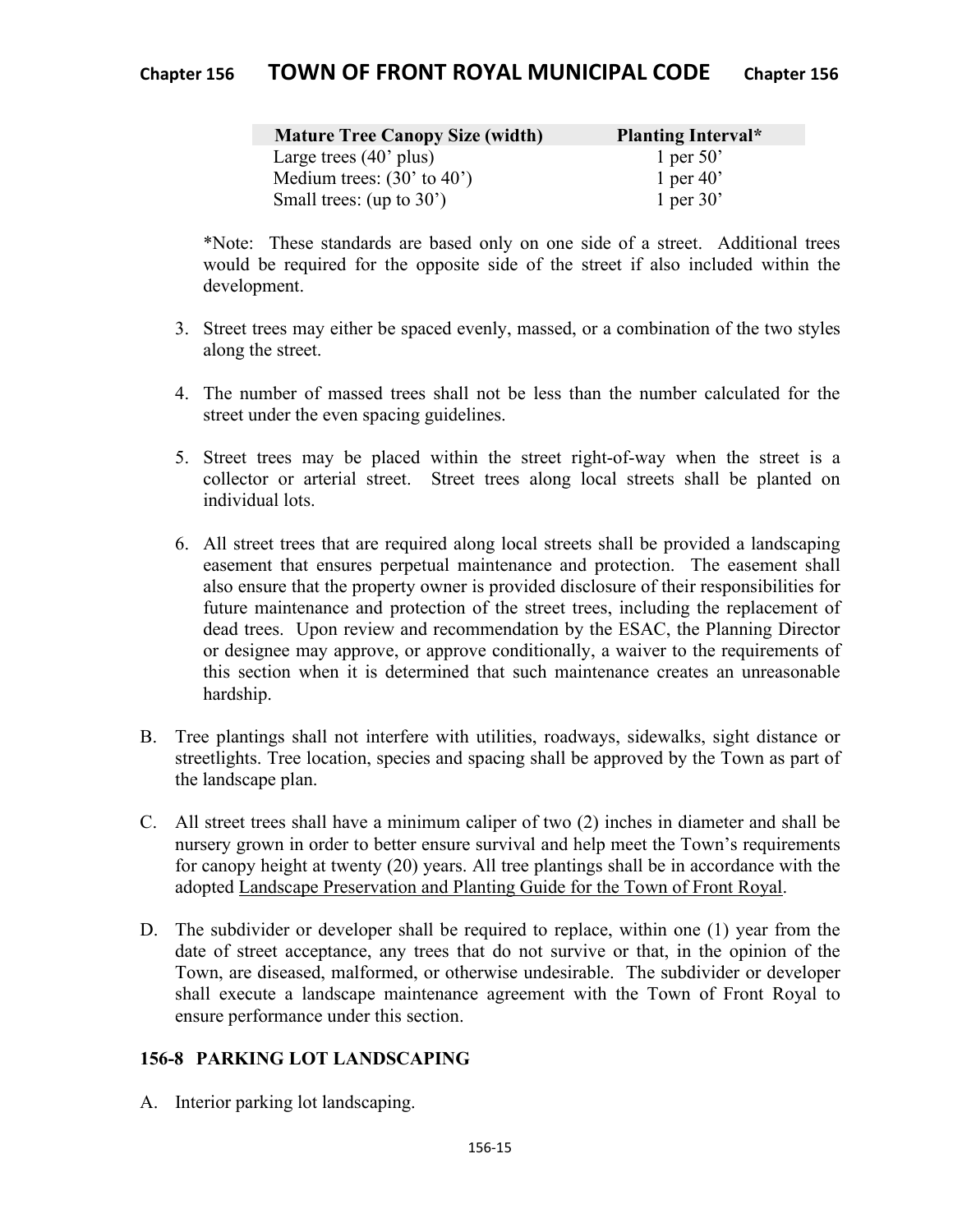- 1. Parking areas shall be suitably landscaped to minimize noise, glare, and heat. Large parking areas shall be broken down into sections appropriate for the type and size of the development. Sections shall be separated by landscaped dividing strips, berms, or similar features. The landscaped areas shall be reasonably dispersed throughout parking areas.
- 2. Parking lots of fifteen (15) or more spaces shall have a total interior landscaped area of not less than five percent (5%) of the total area of the parking lot. Parking lot landscaped areas shall be more than five (5) feet from any principal structure.
- 3. The primary landscaping materials to be used in parking lots shall be shade trees. Other types of trees, including, but not limited to, those commonly referred to as shrubs, may be used to complement the tree landscaping, but shall not constitute the only landscaping.
- 4. The requirements for interior parking lot landscaping shall not apply to any lots used solely for the storage of vehicles or the display of vehicles for sale. Such lots shall comply, however, to the requirements for peripheral parking lot landscaping.
- B. Peripheral parking lot landscaping.

In addition to the requirements for interior parking lot landscaping, parking areas with fifteen (15) or more parking spaces shall provide peripheral parking lot landscaping as follows:

- 1. A landscaped buffer strip at least five (5) feet in width shall be located between the parking lot and each abutting property line, except where parking or access is designed to be shared by the abutting property. A total of one (1) tree for each fifty (50) feet of landscaped buffer shall be planted. Trees may be massed or spaced evenly.
- 2. In the event that the parking lot adjoins a public street with no intervening structures, a landscaped buffer strip of at least ten (10) feet in width, which shall not include a sidewalk or other paved surface, shall be located between the parking lot and the street right-of-way. A total of one (1) tree for each forty (40) feet of landscaped buffer shall be planted. Trees may be massed or spaced evenly.
- C. All deciduous trees planted shall be a minimum caliper of two (2) inches in diameter and shall be nursery grown. Evergreen trees shall be planted at a height of no less than six (6) feet. All materials and installation shall be in accordance with the adopted Landscape Preservation and Planting Guide for the Town of Front Royal.
- D. The requirements of this section shall be required for all new parking lots, and for the enlargement or substantial alteration of any existing lot. The requirements shall not apply to the resurfacing of any existing parking lot.